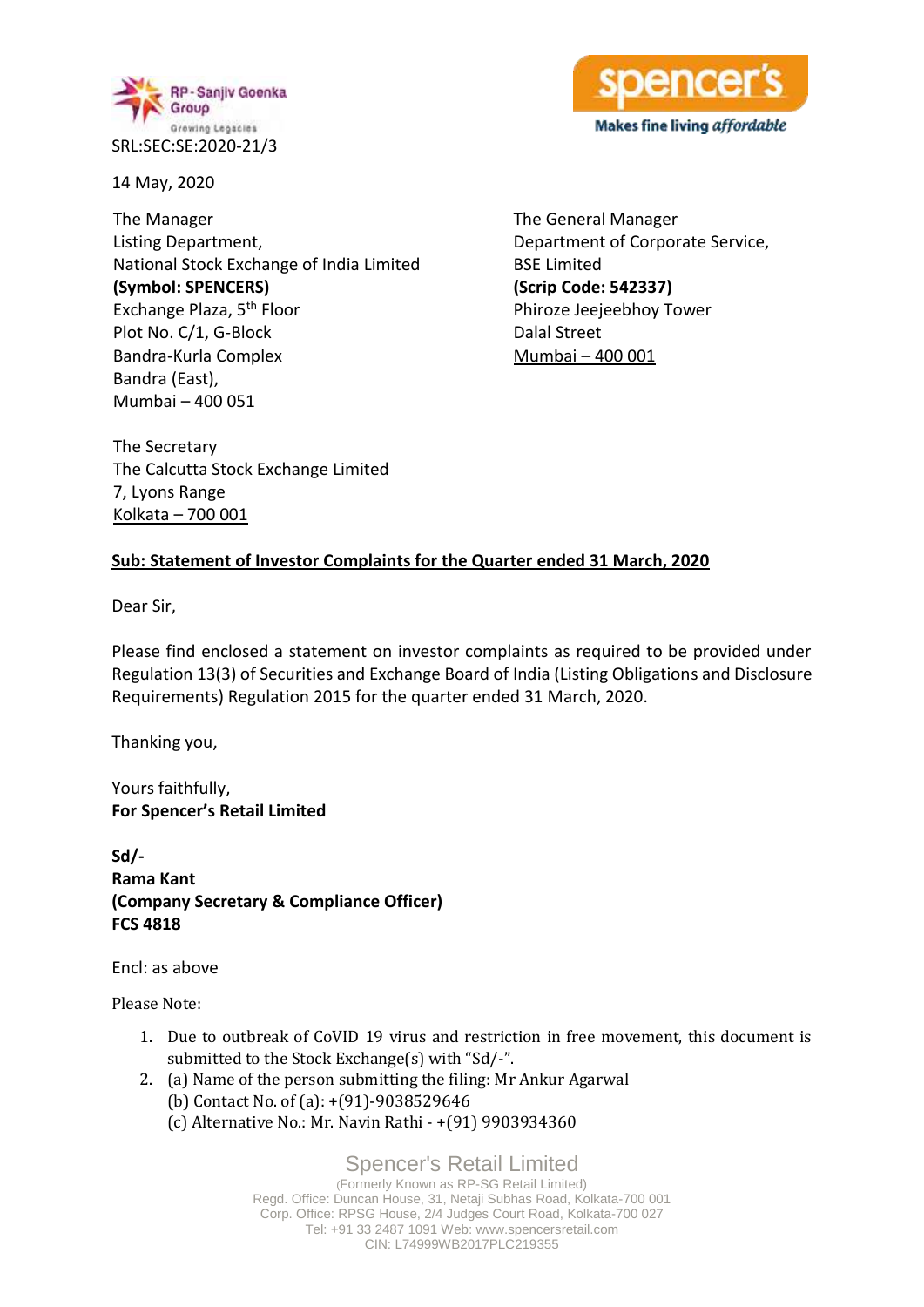#### **Spencer's Retail Limited (Formerly known as RP-SG Retail Limited)**

#### **Statement of Investor Complaints**

**1. Name of Listed Entity : Spencer's Retail Limited 2. Quarter ended : 31 March, 2020**

### **Part A**

| Sr. No. | <b>Particulars</b>                                                 | <b>Number</b> |
|---------|--------------------------------------------------------------------|---------------|
|         | Number of complaints pending at the beginning of the quarter       |               |
|         | Number of complaints received directly including scores            |               |
|         | Number of complaints forwarded by Investors                        |               |
|         | Number of complaints received directly from Stock exchange         |               |
|         | Number of complaints received directly from Depository Participant |               |
| 6       | Total Number of complaints/comments received (1+2+3+4+5)           |               |
|         | Number of complaints redressed/resolved                            |               |
|         | Number of complaints pending                                       |               |

#### **Part B**

| Sr.No. | <b>Name of Complainant</b>            | <b>Date of Complaint</b> | <b>Status</b>      |
|--------|---------------------------------------|--------------------------|--------------------|
|        |                                       |                          | (Resolved/pending) |
|        | Stock Holding Corpn of I Ltd          | 01.01.2020               | Resolved           |
|        | Mohd Mahboob                          | 09.01.2020               | Resolved           |
|        | <b>HDFC Bank Limited</b>              | 17.01.2020               | Resolved           |
|        | IL And FS Securities Services Limited | 05.02.2020               | Resolved           |

**Sd/- 14.05.2020 Company Secretary**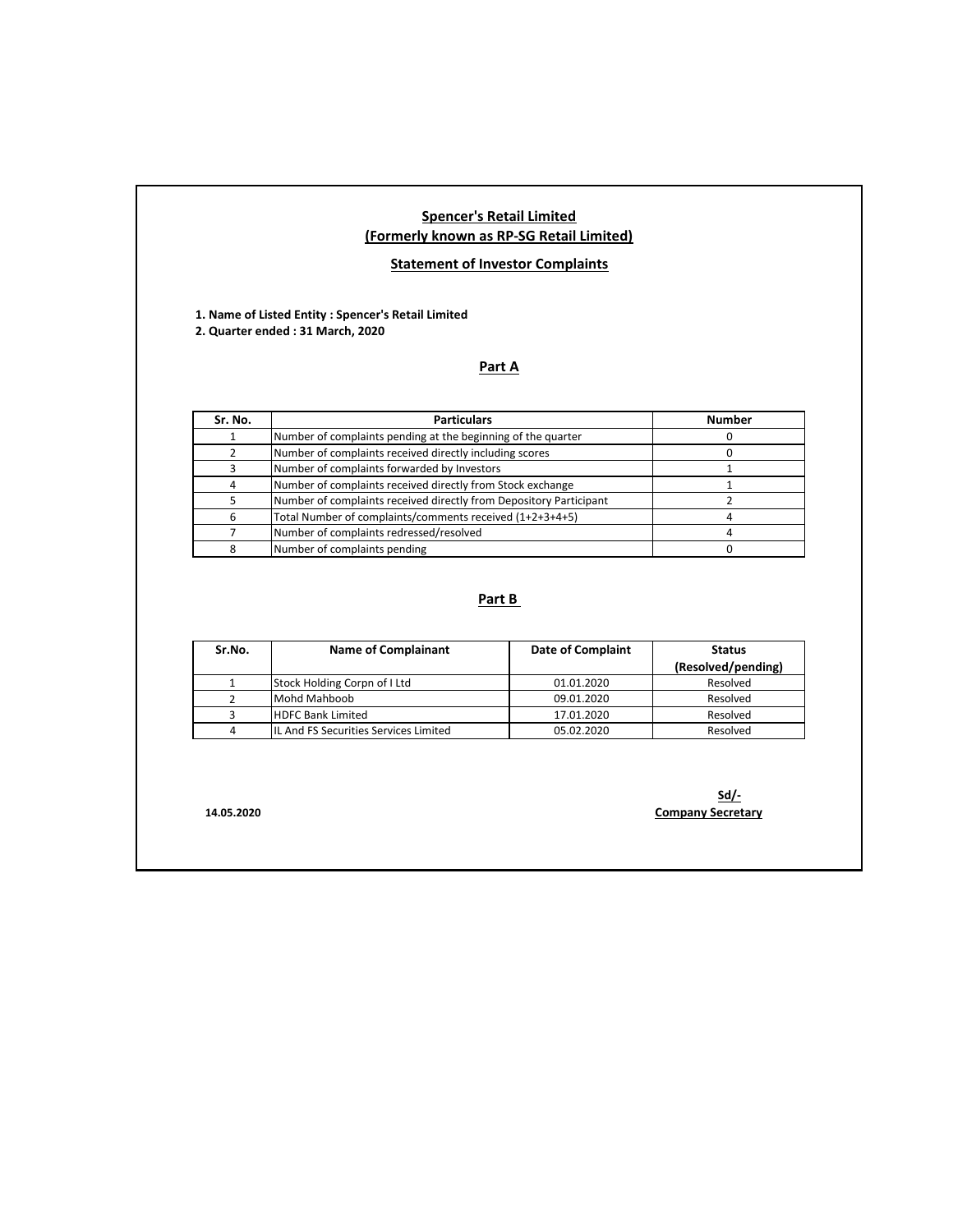# **SPENCERS RETAIL LIMITED**

 $\mathbf{r}$ 

| Investor Grievance for the quarter ended 31.03.2020 |                                   |                                 |                                          |                                       |  |  |
|-----------------------------------------------------|-----------------------------------|---------------------------------|------------------------------------------|---------------------------------------|--|--|
| Date of<br>Complaint                                | <b>Complaint received</b><br>from | <b>Complaint received</b><br>by | Name of<br>Complainant                   | <b>Nature</b>                         |  |  |
|                                                     |                                   |                                 |                                          |                                       |  |  |
| 01-01-2020                                          | Investor                          | Link Intime India Itd           | <b>Stock Holding Corpn</b><br>Of I Ltd   | Non Receipt of<br><b>Rejected DRF</b> |  |  |
|                                                     |                                   |                                 |                                          |                                       |  |  |
| 09-01-2020                                          | <b>SEBI</b>                       | Link Intime India Itd           | Mohd Mahboob                             | Rematerialisation<br>of Shares        |  |  |
|                                                     |                                   |                                 |                                          |                                       |  |  |
| 17-01-2020                                          | Depository Participant            | Link Intime India Itd           | <b>HDFC Bank Limited</b>                 | Non Receipt of<br><b>Rejected DRF</b> |  |  |
|                                                     |                                   |                                 |                                          |                                       |  |  |
| 05-02-2020                                          | Depository Participant            | Link Intime India Itd           | IL And FS Securities<br>Services Limited | Non Receipt of<br><b>Rejected DRF</b> |  |  |